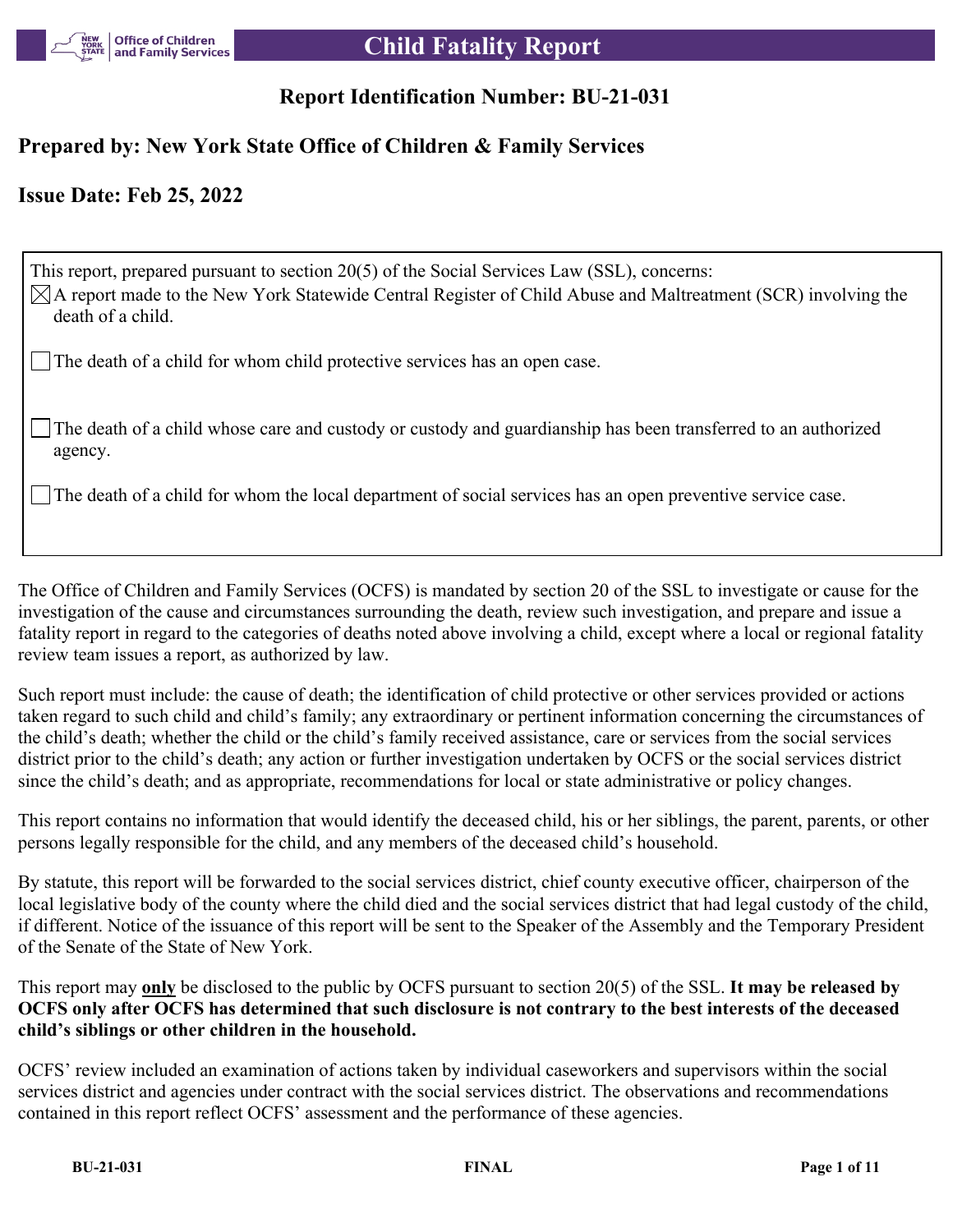

# **Abbreviations**

| <b>Relationships</b>                                        |                                                                       |                                       |  |  |  |  |  |
|-------------------------------------------------------------|-----------------------------------------------------------------------|---------------------------------------|--|--|--|--|--|
| <b>BM-Biological Mother</b>                                 | <b>SM-Subject Mother</b>                                              | SC-Subject Child                      |  |  |  |  |  |
| <b>BF-Biological Father</b>                                 | <b>SF-Subject Father</b>                                              | OC-Other Child                        |  |  |  |  |  |
| MGM-Maternal Grand Mother                                   | <b>MGF-Maternal Grand Father</b>                                      | FF-Foster Father                      |  |  |  |  |  |
| PGM-Paternal Grand Mother                                   | PGF-Paternal Grand Father                                             | DCP-Day Care Provider                 |  |  |  |  |  |
| MGGM-Maternal Great Grand Mother                            | MGGF-Maternal Great Grand Father                                      | PGGF-Paternal Great Grand Father      |  |  |  |  |  |
| PGGM-Paternal Great Grand Mother                            | MA/MU-Maternal Aunt/Maternal Uncle PA/PU-Paternal Aunt/Paternal Uncle |                                       |  |  |  |  |  |
| <b>FM-Foster Mother</b>                                     | <b>SS-Surviving Sibling</b>                                           | <b>PS-Parent Sub</b>                  |  |  |  |  |  |
| CH/CHN-Child/Children                                       | <b>OA-Other Adult</b>                                                 |                                       |  |  |  |  |  |
|                                                             | Contacts                                                              |                                       |  |  |  |  |  |
| <b>LE-Law Enforcement</b>                                   | <b>CW-Case Worker</b>                                                 | CP-Case Planner                       |  |  |  |  |  |
| Dr.-Doctor                                                  | ME-Medical Examiner                                                   | <b>EMS-Emergency Medical Services</b> |  |  |  |  |  |
| DC-Day Care                                                 | FD-Fire Department                                                    | <b>BM-Biological Mother</b>           |  |  |  |  |  |
| <b>CPS-Child Protective Services</b>                        |                                                                       |                                       |  |  |  |  |  |
|                                                             | <b>Allegations</b>                                                    |                                       |  |  |  |  |  |
| <b>FX-Fractures</b>                                         | <b>II-Internal Injuries</b>                                           | L/B/W-Lacerations/Bruises/Welts       |  |  |  |  |  |
| S/D/S-Swelling/Dislocation/Sprains                          | C/T/S-Choking/Twisting/Shaking                                        | B/S-Burns/Scalding                    |  |  |  |  |  |
| P/Nx-Poisoning/ Noxious Substance                           | <b>XCP-Excessive Corporal Punishment</b>                              | PD/AM-Parent's Drug Alcohol Misuse    |  |  |  |  |  |
| CD/A-Child's Drug/Alcohol Use                               | <b>LMC-Lack of Medical Care</b>                                       | <b>EdN-Educational Neglect</b>        |  |  |  |  |  |
| <b>EN-Emotional Neglect</b>                                 | <b>SA-Sexual Abuse</b>                                                | M/FTTH-Malnutrition/Failure-to-thrive |  |  |  |  |  |
| IF/C/S-Inadequate Food/ Clothing/<br>Shelter                | <b>IG-Inadequate Guardianship</b>                                     | LS-Lack of Supervision                |  |  |  |  |  |
| Ab-Abandonment                                              | OTH/COI-Other                                                         |                                       |  |  |  |  |  |
|                                                             | <b>Miscellaneous</b>                                                  |                                       |  |  |  |  |  |
| <b>IND-Indicated</b>                                        | UNF-Unfounded                                                         | SO-Sexual Offender                    |  |  |  |  |  |
| Sub-Substantiated                                           | Unsub-Unsubstantiated                                                 | <b>DV-Domestic Violence</b>           |  |  |  |  |  |
| LDSS-Local Department of Social                             | <b>ACS-Administration for Children's</b>                              | NYPD-New York City Police             |  |  |  |  |  |
| Service                                                     | Services                                                              | Department                            |  |  |  |  |  |
| PPRS-Purchased Preventive<br><b>Rehabilitative Services</b> | TANF-Temporary Assistance to Needy<br>Families                        | FC-Foster Care                        |  |  |  |  |  |
| MH-Mental Health                                            | <b>ER-Emergency Room</b>                                              | <b>COS-Court Ordered Services</b>     |  |  |  |  |  |
| <b>OP-Order of Protection</b>                               | <b>RAP-Risk Assessment Profile</b>                                    | FASP-Family Assessment Plan           |  |  |  |  |  |
| <b>FAR-Family Assessment Response</b>                       | Hx-History                                                            | Tx-Treatment                          |  |  |  |  |  |
| <b>CAC-Child Advocacy Center</b>                            | PIP-Program Improvement Plan                                          | yo-year(s) old                        |  |  |  |  |  |
| <b>CPR-Cardiopulmonary Resuscitation</b>                    | ASTO-Allowing Sex Abuse to Occur                                      |                                       |  |  |  |  |  |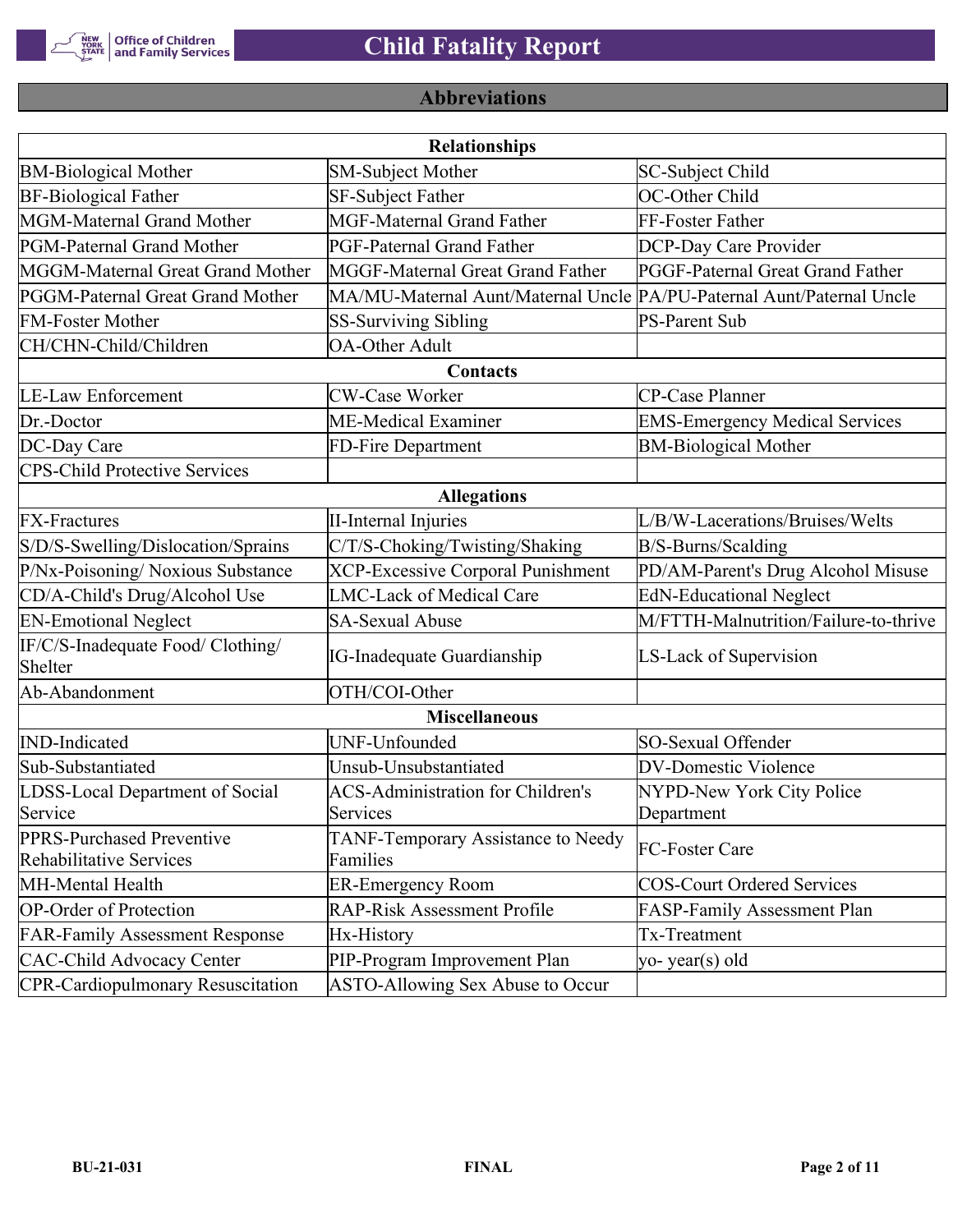

#### **Case Information**

**Report Type:** Child Deceased **Jurisdiction:** Erie **Date of Death:** 09/25/2021

**Age:** 4 month(s) **Gender:** Male **Initial Date OCFS Notified:** 09/25/2021

**Presenting Information**

An SCR report and a duplicate report were received that alleged on 9/25/21, the mother was sleeping with the 4 month-old infant in the mother's bed. Sometime prior to 5:20 AM, the mother rolled on the infant and the infant went into cardiac arrest. The infant was transported to the hospital and arrived at 5:20 AM. At 5:34 AM, the infant was pronounced deceased. The cause of death was cardiac arrest as a result of the mother sleeping in the same bed with him. The roles of the father and siblings, ages 8, 2, and 1, were unknown.

#### **Executive Summary**

On 9/25/21, the Erie County Department of Social Services (ECDSS) received an SCR report and a duplicate SCR report alleging that the 4-month-old male infant went into cardiac arrest and died at 5:34 AM that morning, as a result of cosleeping with the mother. At the time of the infant's death, he resided with his mother, father, and three siblings, ages 8, 2 and 1. The father of the three youngest children also had an 8-year-old daughter who resided with her mother and she visited the father often. The father of the oldest sibling lived nearby, and the sibling visited him every weekend.

ECDSS initiated their investigation timely, and they coordinated efforts with law enforcement. The investigation revealed that on the morning of 9/25/21, the mother was sleeping in her king-sized bed with the 2-year-old sibling. The father came home around 2:00 AM, and the mother woke up when he entered the bedroom. The infant started crying so the mother took him out of his crib and she handed him to the father, then the mother went back to sleep. The father laid in bed and fed the infant a bottle, then he placed the infant on the bed between himself and the 2-year-old sibling, and he fell asleep. The mother woke up around 4:00 AM and she discovered the infant was on the bed. He had foam with blood coming from his nose and mouth and he was not breathing. The mother called 911 at 4:08 AM and she performed CPR. First responders arrived and performed life-saving measures and transported the infant to the hospital via ambulance. Hospital staff were unsuccessful in their attempts to resuscitate the infant and he was pronounced deceased at 5:35 AM.

The final autopsy report was pending at the time this report was written. The medical examiner reported the preliminary results appeared to be positional asphyxiation since there was no other explanation for the death and no evidence of trauma. The medical examiner said the infant "had foam in the windpipe that went into the tracheal tube. Several things can cause this and this finding is often found in cases of unintentional overlay, which was consistent with how the infant was found co-sleeping with others". No criminal charges had been filed, and the law enforcement investigation remained open pending the final autopsy results. Law enforcement officers reported that the incident appeared to be accidental.

ECDSS implemented a temporary safety plan that the two youngest siblings stayed with the paternal grandmother and the oldest sibling stayed at his father's home until additional information could be gathered about the incident. The surviving children were assessed to be safe in the care of their parents and the safety plan was discontinued. ECDSS offered bereavement services and funeral assistance to the family, but they declined.

ECDSS substantiated the allegations of DOA/Fatality and Inadequate Guardianship against the father. He was aware of safe sleep guidelines and that the infant usually slept in his crib. He failed to exercise a minimum degree of care by placing the infant in an unsafe sleep environment with blankets, pillows, two adults and the 2-year-old sibling, and the infant died as a result. ECDSS unsubstantiated the allegations against the mother. The mother was asleep and not aware that the father placed the infant in an unsafe sleep environment in the parents' bed and the infant usually slept in his crib. The case was closed on 11/22/21.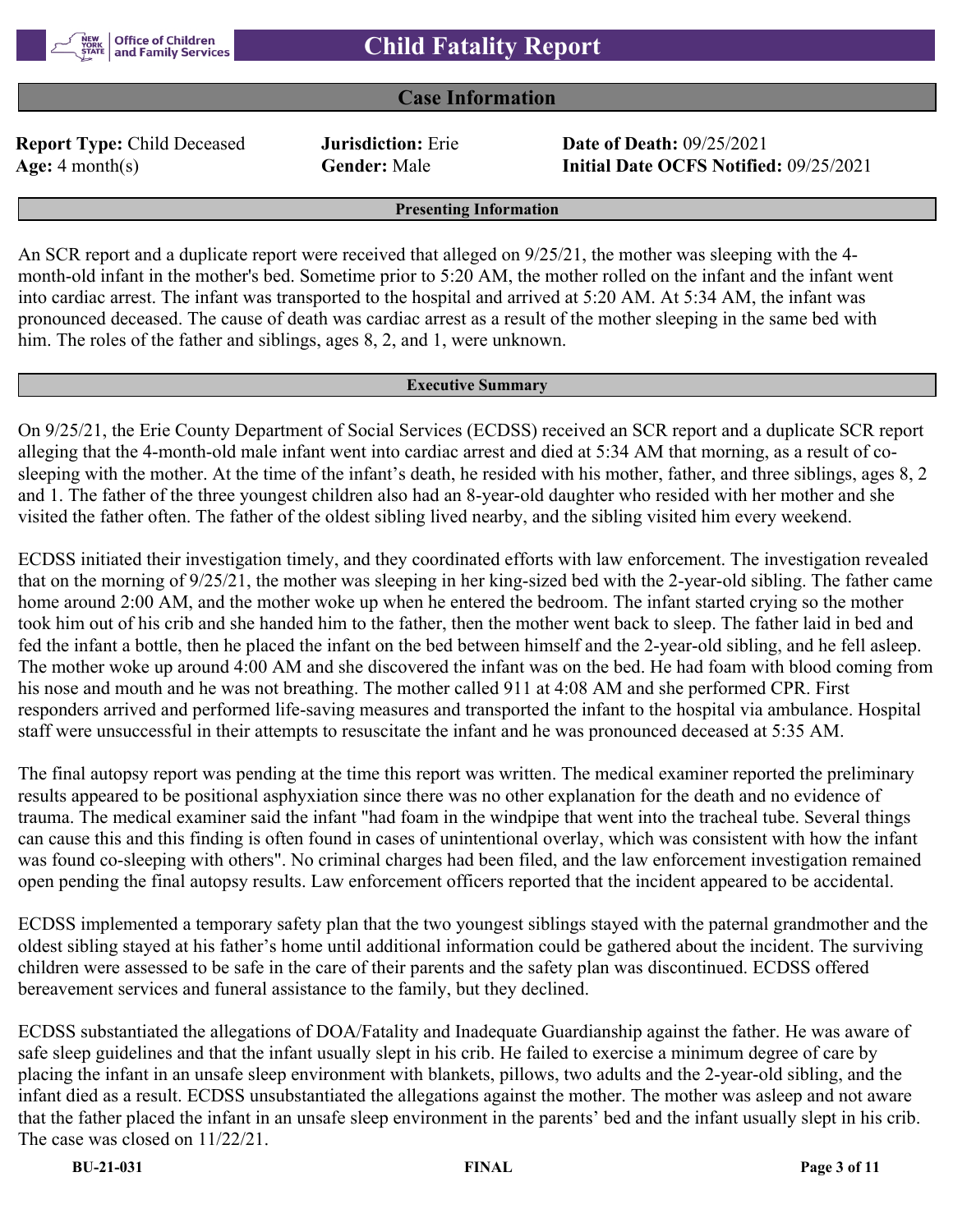

## **Findings Related to the CPS Investigation of the Fatality**

**Safety Assessment:**

 **Was sufficient information gathered to make the decision recorded on the:** o **Approved Initial Safety Assessment?** Yes o **Safety assessment due at the time of determination?** Yes **Was the safety decision on the approved Initial Safety Assessment appropriate?** Yes **Determination: Was sufficient information gathered to make determination(s) for all allegations as well as any others identified in the course of the investigation?** Yes, sufficient information was gathered to determine all allegations. **Was the determination made by the district to unfound or indicate appropriate?** Yes **Explain:** Safety Assessments were completed timely and accurately. The case was appropriately indicated and closed. **Was the decision to close the case appropriate?** Yes **Was casework activity commensurate with appropriate and relevant statutory**  Yes **or regulatory requirements?** Was there sufficient documentation of supervisory consultation? Yes, the case record has detail of the consultation. **Explain:** Casework activity was commensurate with best casework practice.

**Required Actions Related to the Fatality**

Are there Required Actions related to the compliance issue(s)?  $\Box$  Yes  $\Box$  No

## **Fatality-Related Information and Investigative Activities**

**Incident Information**

**Date of Death:** 09/25/2021 **Time of Death:** 05:35 AM

**Time of fatal incident, if different than time of death:** Unknown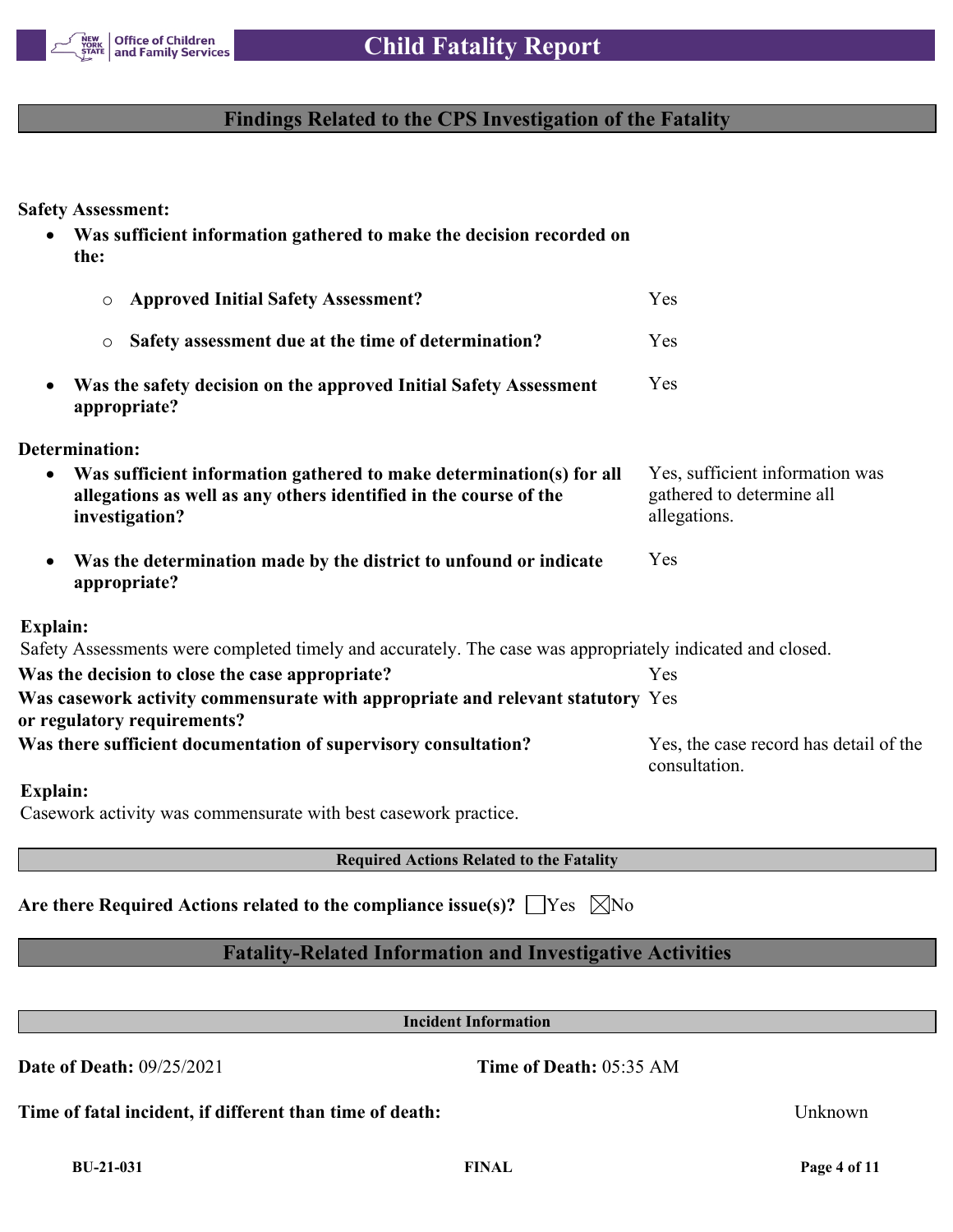| NEW<br>YORK<br><b>Office of Children</b><br>and Family Services<br><b>STATE</b>                                                                                                                                                                                   | <b>Child Fatality Report</b> |                            |                                       |
|-------------------------------------------------------------------------------------------------------------------------------------------------------------------------------------------------------------------------------------------------------------------|------------------------------|----------------------------|---------------------------------------|
| County where fatality incident occurred:<br>Was 911 or local emergency number called?<br><b>Time of Call:</b><br>Did EMS respond to the scene?<br>At time of incident leading to death, had child used alcohol or drugs?<br>Child's activity at time of incident: |                              |                            | Erie<br>Yes<br>04:08 AM<br>Yes<br>N/A |
| $\boxtimes$ Sleeping                                                                                                                                                                                                                                              | Working                      | Driving / Vehicle occupant |                                       |
| Playing                                                                                                                                                                                                                                                           | Eating                       | Unknown                    |                                       |
| Other                                                                                                                                                                                                                                                             |                              |                            |                                       |
| Did child have supervision at time of incident leading to death? Yes<br>How long before incident was the child last seen by caretaker? 1 Hours<br>At time of incident was supervisor impaired? Not impaired.                                                      |                              |                            |                                       |
| At time of incident supervisor was:                                                                                                                                                                                                                               |                              |                            |                                       |
| Distracted                                                                                                                                                                                                                                                        |                              | Absent                     |                                       |
| $\boxtimes$ Asleep                                                                                                                                                                                                                                                |                              | Other:                     |                                       |
| Total number of deaths at incident event:                                                                                                                                                                                                                         |                              |                            |                                       |
| Children ages 0-18: 1                                                                                                                                                                                                                                             |                              |                            |                                       |
| Adults: 0                                                                                                                                                                                                                                                         |                              |                            |                                       |

#### **Household Composition at time of Fatality**

| Household                  | <b>Relationship</b>                   | Role                | Gender | Age          |
|----------------------------|---------------------------------------|---------------------|--------|--------------|
| Deceased Child's Household | Deceased Child                        | Alleged Victim      | Male   | $4$ Month(s) |
| Deceased Child's Household | Father                                | Alleged Perpetrator | Male   | $30$ Year(s) |
| Deceased Child's Household | Mother                                | Alleged Perpetrator | Female | $31$ Year(s) |
| Deceased Child's Household | Sibling                               | No Role             | Female | $2$ Year(s)  |
| Deceased Child's Household | Sibling                               | No Role             | Female | $1$ Year(s)  |
| Deceased Child's Household | Sibling                               | No Role             | Male   | $8$ Year(s)  |
| Other Household 1          | Other Adult - Oldest Sibling's Father | No Role             | Male   | $28$ Year(s) |

#### **LDSS Response**

ECDSS initiated their investigation into the infant's death upon receipt of the SCR reports on 9/25/21. They reviewed SCR history, notified the DA's office of the infant's death, and they spoke to the sources of the reports, law enforcement, the medical examiner, EMS, the pediatrician, daycare staff, and several relatives. Law enforcement, pediatrician, and hospital records were reviewed. ECDSS conducted home visits and they interviewed the parents, the oldest sibling, the oldest sibling's father, the father's 8-year-old child, and the 8-year-old child's mother. Fatality reports, Safety Assessments and the RAP were completed timely and accurately, and Notice of Existence was provided to all required adults timely.

Through interviews with the parents, it was learned that the infant was healthy and developmentally on target. Every night, the infant slept in his crib in the parent's bedroom. The three siblings usually fell asleep in their own beds and the two youngest siblings got into the parents' bed during the night. The parents' king-sized bed had a fitted sheet, several pillows and a blanket on it. On 9/24/21, the father left the home around 7:00 PM. Around 12:00 AM, the mother laid in bed with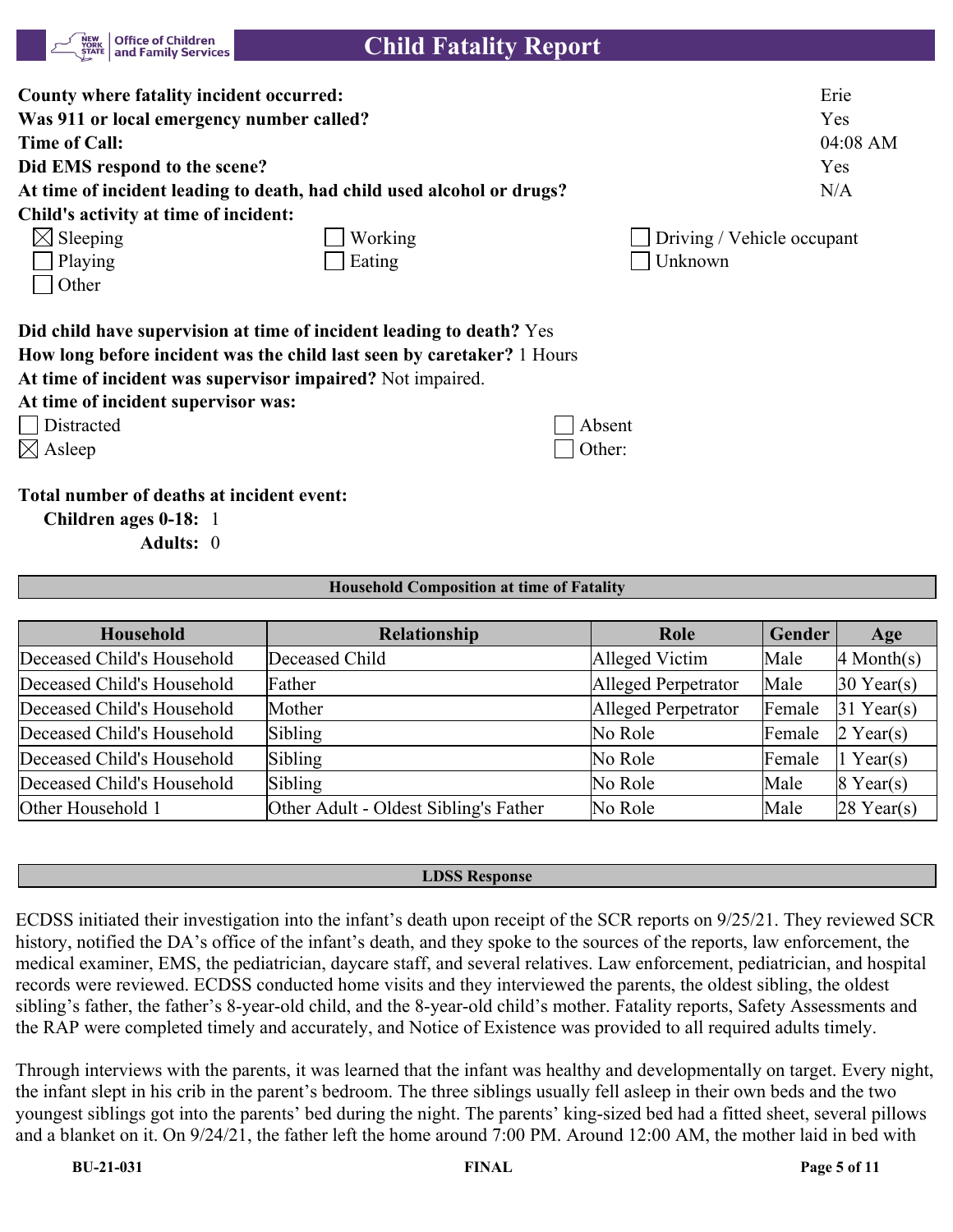

the two youngest siblings, and they watched a movie until they fell asleep. At that time, the infant was sleeping in his crib and the oldest sibling was sleeping in his bedroom. The mother woke up when the father came home around 2:00 AM, and she noticed the 1-year-old sibling was no longer in the bed. The infant started crying so the mother took him out of his crib and handed him to the father, then the mother went back to sleep. The father laid in bed with the 2-year-old sibling between himself and the mother, and he watched television while he fed the infant a bottle. He laid the infant on the bed between himself and the sibling at 2:20 AM, and the father fell asleep around 2:45 AM. The mother woke up around 4:00 AM, and she saw that the infant was in the bed and he had foam with blood on his nose and mouth. The mother denied that she rolled over on the infant since she was a light sleeper. The mother woke the father up and she called 911. The 1-yearold sibling came into the bedroom while the mother was giving the infant CPR. The father went across the hall to the maternal aunt's apartment to inform her about the incident and the aunt watched the siblings while the parents went to the hospital.

The oldest sibling reported that the infant passed away since he was not breathing. He provided no additional details about the incident and he reported no concerns for himself or his siblings. The mother and the oldest sibling's father reported that the oldest sibling was crying and upset following the incident. They declined counseling services for the sibling at that time; however, they reported they would seek counseling services in the future if they deemed it necessary. The father's other child and her mother reported no concerns and they declined having any service needs.

Collateral contacts had no concerns for the parents' care of the children. Pediatrician records showed that the children were up to date with well-child visits and immunizations. The infant was last seen on  $8/31/21$ , and there we no concerns noted.

**Official Manner and Cause of Death**

**Official Manner:** Pending **Primary Cause of Death:** Pending **Person Declaring Official Manner and Cause of Death:** Medical Examiner

#### **Multidisciplinary Investigation/Review**

## **Was the fatality investigation conducted by a Multidisciplinary Team (MDT)?**Yes

## **Was the fatality referred to an OCFS approved Child Fatality Review Team?**Yes

**Comments:** The fatality was referred to an OCFS approved Child Fatality Review Team.

| <b>SCR Fatality Report Summary</b> |                                      |                      |                   |  |  |  |  |
|------------------------------------|--------------------------------------|----------------------|-------------------|--|--|--|--|
|                                    |                                      |                      |                   |  |  |  |  |
| <b>Alleged Victim(s)</b>           | <b>Alleged Perpetrator(s)</b>        | <b>Allegation(s)</b> | <b>Allegation</b> |  |  |  |  |
|                                    |                                      |                      | <b>Outcome</b>    |  |  |  |  |
| 059487 - Deceased Child, Male, 4   | 059488 - Mother, Female, 31          | DOA / Fatality       | Unsubstantiated   |  |  |  |  |
| $\text{Month}(s)$                  | Year(s)                              |                      |                   |  |  |  |  |
| 059487 - Deceased Child, Male, 4   | 059488 - Mother, Female, 31          | Inadequate           | Unsubstantiated   |  |  |  |  |
| $\text{Month}(s)$                  | Year(s)                              | Guardianship         |                   |  |  |  |  |
| 059487 - Deceased Child, Male, 4   | $ 059489 -$ Father, Male, 30 Year(s) | DOA / Fatality       | Substantiated     |  |  |  |  |
| $\text{Month}(s)$                  |                                      |                      |                   |  |  |  |  |
| 059487 - Deceased Child, Male, 4   | $ 059489 -$ Father, Male, 30 Year(s) | Inadequate           | Substantiated     |  |  |  |  |
| $\text{Month}(s)$                  |                                      | Guardianship         |                   |  |  |  |  |

#### **CPS Fatality Casework/Investigative Activities**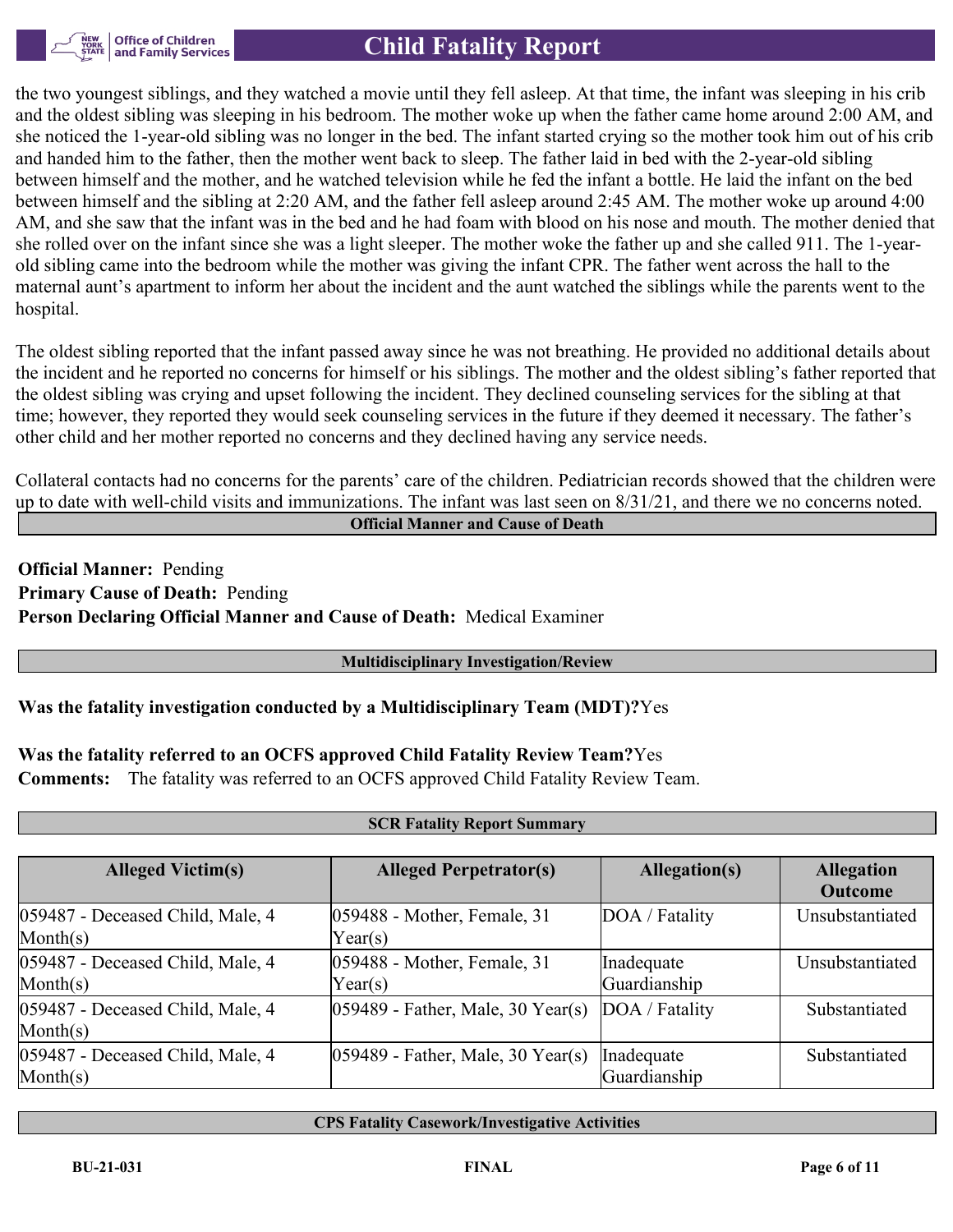

|                                                                                                                                                                           | Yes         | N <sub>0</sub> | N/A | <b>Unable to</b><br><b>Determine</b> |
|---------------------------------------------------------------------------------------------------------------------------------------------------------------------------|-------------|----------------|-----|--------------------------------------|
| All children observed?                                                                                                                                                    | $\times$    |                |     |                                      |
| When appropriate, children were interviewed?                                                                                                                              | $\times$    |                |     |                                      |
| Alleged subject(s) interviewed face-to-face?                                                                                                                              | $\boxtimes$ |                |     |                                      |
| All 'other persons named' interviewed face-to-face?                                                                                                                       | $\boxtimes$ |                |     |                                      |
| Contact with source?                                                                                                                                                      | $\times$    |                |     |                                      |
| All appropriate Collaterals contacted?                                                                                                                                    | $\bowtie$   |                |     |                                      |
| Was a death-scene investigation performed?                                                                                                                                | $\times$    |                |     |                                      |
| Was there discussion with all parties (youth, other household members,<br>and staff) who were present that day (if nonverbal, observation and<br>comments in case notes)? | $\boxtimes$ |                |     |                                      |
| Coordination of investigation with law enforcement?                                                                                                                       | $\times$    |                |     |                                      |
| Was there timely entry of progress notes and other required<br>documentation?                                                                                             | $\times$    |                |     |                                      |

## **Fatality Safety Assessment Activities**

|                                                                                                                                                                                                                                            | Yes         | N <sub>0</sub> | N/A | <b>Unable to</b><br><b>Determine</b> |
|--------------------------------------------------------------------------------------------------------------------------------------------------------------------------------------------------------------------------------------------|-------------|----------------|-----|--------------------------------------|
| Were there any surviving siblings or other children in the household?                                                                                                                                                                      | $\times$    |                |     |                                      |
| Was there an adequate assessment of impending or immediate danger to surviving siblings/other children in the<br>household named in the report:                                                                                            |             |                |     |                                      |
| Within 24 hours?                                                                                                                                                                                                                           | $\boxtimes$ |                |     |                                      |
| At 7 days?                                                                                                                                                                                                                                 | $\boxtimes$ |                |     |                                      |
| At 30 days?                                                                                                                                                                                                                                | $\times$    |                |     |                                      |
| Was there an approved Initial Safety Assessment for all surviving<br>siblings/ other children in the household within 24 hours?                                                                                                            | $\boxtimes$ |                |     |                                      |
| Are there any safety issues that need to be referred back to the local<br>district?                                                                                                                                                        |             | $\boxtimes$    |     |                                      |
|                                                                                                                                                                                                                                            |             |                |     |                                      |
| When safety factors were present that placed the surviving siblings/other<br>children in the household in impending or immediate danger of serious<br>harm, were the safety interventions, including parent/caretaker actions<br>adequate? | $\boxtimes$ |                |     |                                      |

## **Fatality Risk Assessment / Risk Assessment Profile**

|                                                    | Yes | N/A | <b>Unable to</b><br><b>Determine</b> |
|----------------------------------------------------|-----|-----|--------------------------------------|
| Was the risk assessment/RAP adequate in this case? |     |     |                                      |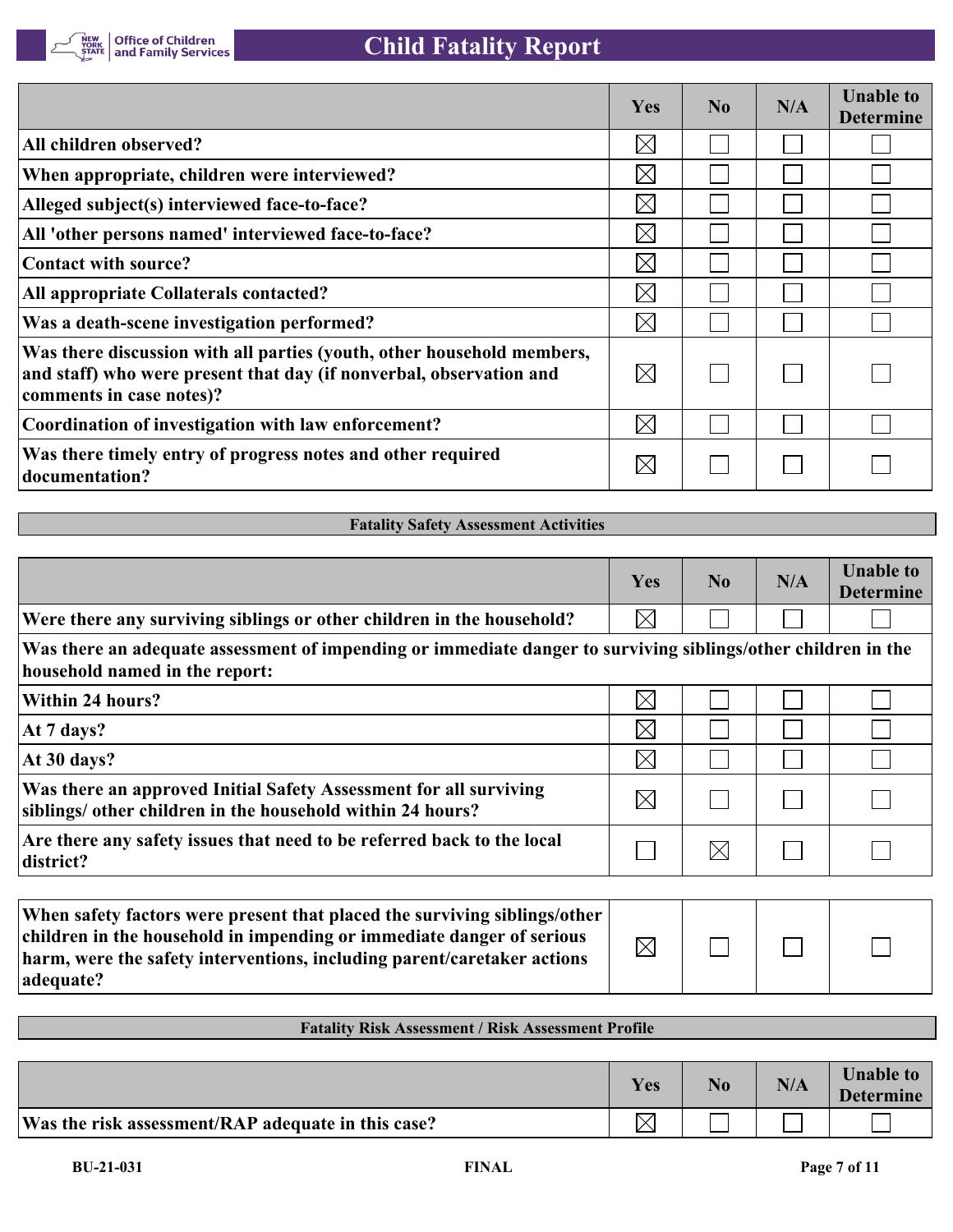

| During the course of the investigation, was sufficient information<br>gathered to assess risk to all surviving siblings/other children in the<br>household? | $\bowtie$   |    |  |
|-------------------------------------------------------------------------------------------------------------------------------------------------------------|-------------|----|--|
| Was there an adequate assessment of the family's need for services?                                                                                         | $\boxtimes$ |    |  |
| Did the protective factors in this case require the LDSS to file a petition<br>in Family Court at any time during or after the investigation?               |             | IХ |  |
| Were appropriate/needed services offered in this case                                                                                                       | $\times$    |    |  |
| <b>Explain:</b><br>The family was referred for bereavement services but they declined.                                                                      |             |    |  |

#### **Placement Activities in Response to the Fatality Investigation**

|                                                                                                                                                                                                       | Yes | N <sub>0</sub> | N/A | <b>Unable to</b><br><b>Determine</b> |
|-------------------------------------------------------------------------------------------------------------------------------------------------------------------------------------------------------|-----|----------------|-----|--------------------------------------|
| Did the safety factors in the case show the need for the surviving<br>siblings/other children in the household be removed or placed in foster<br>care at any time during this fatality investigation? |     | $\times$       |     |                                      |
| Were there surviving children in the household that were removed either<br>as a result of this fatality report / investigation or for reasons unrelated<br>to this fatality?                          |     | $\times$       |     |                                      |

## **Legal Activity Related to the Fatality**

**Was there legal activity as a result of the fatality investigation?** There was no legal activity.

## **Services Provided to the Family in Response to the Fatality**

| <b>Services</b>               | <b>Provided</b><br><b>After</b><br><b>Death</b> | Offered,<br>but<br><b>Refused</b> | Offered,<br><b>Unknown</b><br>if Used | <b>Not</b><br><b>Offered</b> | <b>Needed</b><br><b>but</b><br>Unavailable | N/A         | <b>CDR</b><br><b>Lead to</b><br><b>Referral</b> |
|-------------------------------|-------------------------------------------------|-----------------------------------|---------------------------------------|------------------------------|--------------------------------------------|-------------|-------------------------------------------------|
| <b>Bereavement counseling</b> |                                                 | $\boxtimes$                       |                                       |                              |                                            |             |                                                 |
| <b>Economic support</b>       |                                                 |                                   |                                       |                              |                                            | $\boxtimes$ |                                                 |
| <b>Funeral arrangements</b>   |                                                 | $\boxtimes$                       |                                       |                              |                                            |             |                                                 |
| <b>Housing assistance</b>     |                                                 |                                   |                                       |                              |                                            | $\boxtimes$ |                                                 |
| <b>Mental health services</b> |                                                 | $\boxtimes$                       |                                       |                              |                                            |             |                                                 |
| <b>Foster care</b>            |                                                 |                                   |                                       |                              |                                            | $\boxtimes$ |                                                 |
| <b>Health care</b>            |                                                 |                                   |                                       |                              |                                            | $\boxtimes$ |                                                 |
| <b>Legal services</b>         |                                                 |                                   |                                       |                              |                                            | $\boxtimes$ |                                                 |
| <b>Family planning</b>        |                                                 |                                   |                                       |                              |                                            | $\boxtimes$ |                                                 |
| <b>Homemaking Services</b>    |                                                 |                                   |                                       |                              |                                            | $\boxtimes$ |                                                 |
| <b>Parenting Skills</b>       |                                                 |                                   |                                       |                              |                                            | $\boxtimes$ |                                                 |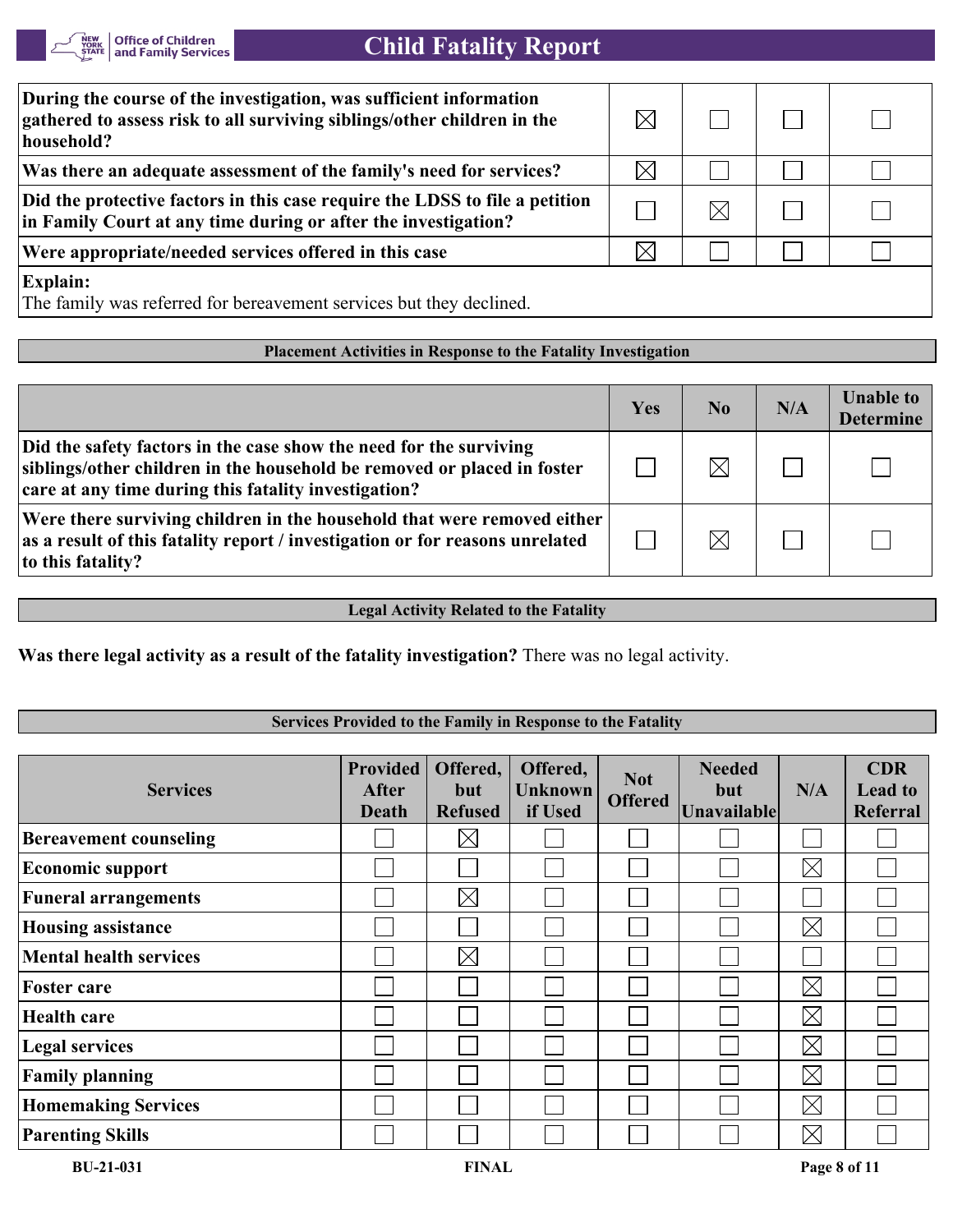

| Domestic Violence Services                  |  |  |  |  |
|---------------------------------------------|--|--|--|--|
| <b>Early Intervention</b>                   |  |  |  |  |
| Alcohol/Substance abuse                     |  |  |  |  |
| Child Care                                  |  |  |  |  |
| Intensive case management                   |  |  |  |  |
| <b>Family or others as safety resources</b> |  |  |  |  |
| <b>Other</b>                                |  |  |  |  |

## **Were services provided to siblings or other children in the household to address any immediate needs and support their well-being in response to the fatality?** No

**Explain:**

The family declined services for the surviving children.

## **Were services provided to parent(s) and other care givers to address any immediate needs related to the fatality?** No

**Explain:**

ECDSS referred the family for bereavement services and funeral assistance, but they declined needing any services at that time.

## **History Prior to the Fatality**

| <b>Child Information</b>                                                             |                |  |  |  |  |
|--------------------------------------------------------------------------------------|----------------|--|--|--|--|
|                                                                                      |                |  |  |  |  |
| Did the child have a history of alleged child abuse/maltreatment?                    | No             |  |  |  |  |
| Was the child ever placed outside of the home prior to the death?                    | No             |  |  |  |  |
| Were there any siblings ever placed outside of the home prior to this child's death? | No             |  |  |  |  |
| Was the child acutely ill during the two weeks before death?                         | N <sub>o</sub> |  |  |  |  |
|                                                                                      |                |  |  |  |  |

#### **Infants Under One Year Old**

# **During pregnancy, mother:** Had medical complications / infections Had heavy alcohol use Misused over-the-counter or prescription drugs Smoked tobacco Experienced domestic violence Used illicit drugs  $\boxtimes$  Was not noted in the case record to have any of the issues listed **Infant was born:** Drug exposed With fetal alcohol effects or syndrome

 $\boxtimes$  With neither of the issues listed noted in case record

# **CPS - Investigative History Three Years Prior to the Fatality**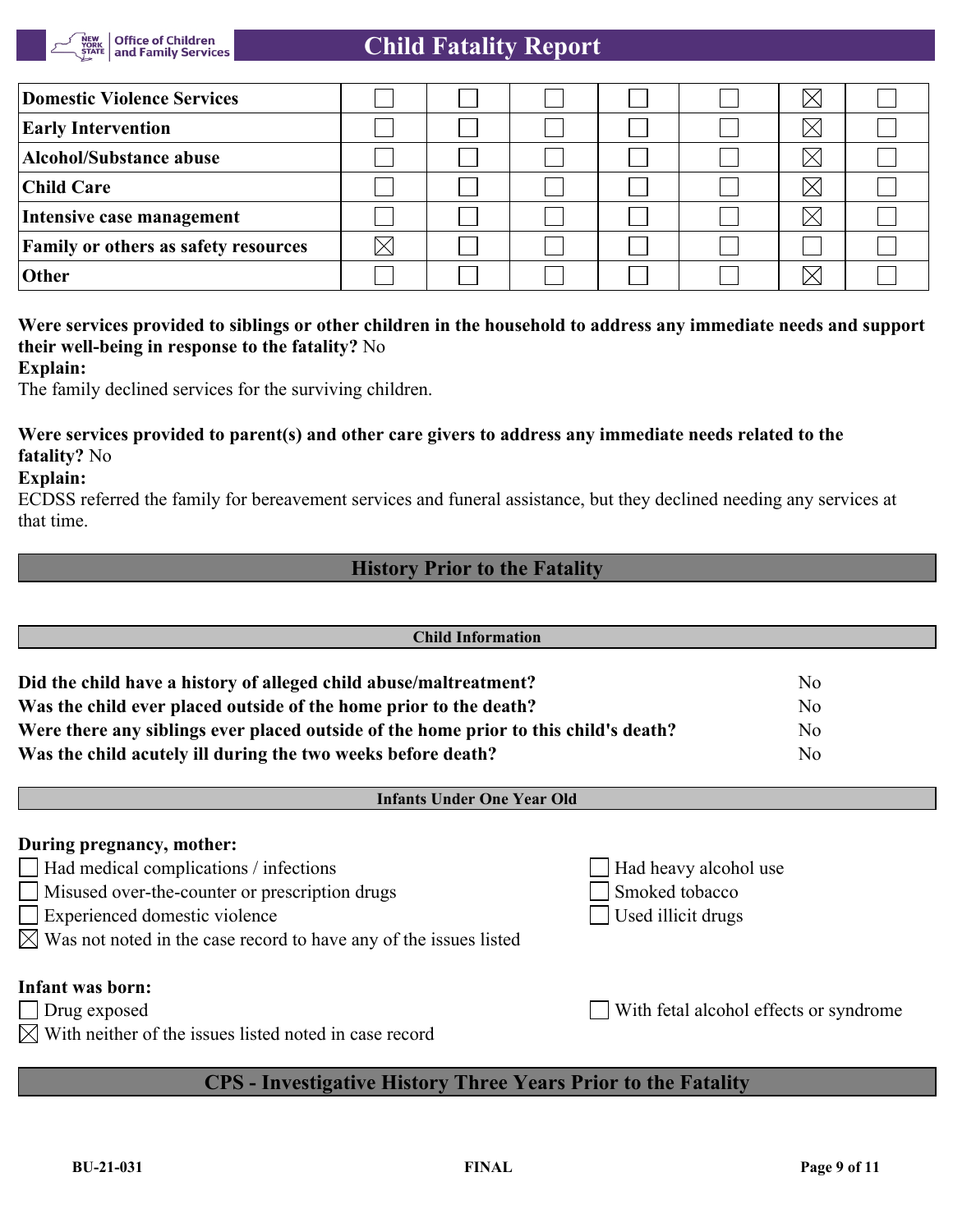

| Date of<br><b>SCR</b><br><b>Report</b> | <b>Alleged</b><br>Victim(s)                                          | <b>Alleged</b><br>Perpetrator(s)                                                   | Allegation(s)              | <b>Allegation</b><br><b>Outcome</b> | Compliance <br>Issue(s) |
|----------------------------------------|----------------------------------------------------------------------|------------------------------------------------------------------------------------|----------------------------|-------------------------------------|-------------------------|
|                                        | 01/24/2021 Other Child - Other Child, Father, Male, 29 Years         |                                                                                    | Inadequate<br>Guardianship | Unsubstantiated                     | No                      |
|                                        | Female, 7 Years                                                      | Other Child - Other Child, Other Adult - Other Child's<br>Mother, Female, 28 Years | Inadequate<br>Guardianship | Unsubstantiated                     |                         |
|                                        | Other Child - Other Child, Father, Male, 29 Years<br>Female, 7 Years |                                                                                    | Sexual Abuse               | Unsubstantiated                     |                         |

## **Report Summary:**

An SCR report alleged that on more than one occasion, the father sexually abused his other child, 7-years-old at the time. The mother of the other child left her in the care of an adult who had sexually abused other children in the past.

#### **Report Determination:** Unfounded **Date of Determination:** 03/01/2021

## **Basis for Determination:**

The allegations were unsubstantiated due to a lack of credible evidence. An inappropriate photo of the other child was found on the other child's phone. The other child disclosed that the oldest sibling took the photo of her because he was curious. The oldest sibling confirmed this. ECDSS spoke to the father and the other child's mother about supervision based on previous concerns for the oldest sibling. The father and the other child's mother denied that the children were cared for by anyone inappropriate and the father denied sexually abusing the child. The law enforcement investigation was closed with no charges filed and both children were referred for mental health counseling.

## **OCFS Review Results:**

ECDSS initiated the investigation timely and they contacted the source of the report. Home visits were conducted and the safety of the children was assessed at the father's home, the mother's home, and the other child's home. All adults and children were interviewed and Notice of Existence was provided timely. Safety Assessments and the RAP were completed timely and accurately. Relevant collaterals were contacted, including law enforcement, school staff and the children's pediatricians.

## **Are there Required Actions related to the compliance issue(s)?**  $\Box$  Yes  $\Box$  No

| Date of<br><b>SCR</b><br><b>Report</b> | <b>Alleged</b><br>Victim(s) | <b>Alleged</b><br>Perpetrator(s)                                                      | Allegation(s)              | <b>Allegation</b><br><b>Outcome</b> | Compliance <br>Issue(s) |
|----------------------------------------|-----------------------------|---------------------------------------------------------------------------------------|----------------------------|-------------------------------------|-------------------------|
|                                        |                             | 01/02/2019 Sibling, Male, 5 Other Adult - Oldest Sibling's Father, Male, Inadequate   | Guardianship               | Unsubstantiated                     | N <sub>o</sub>          |
|                                        | Years                       | Sibling, Male, 5 Other Adult - Oldest Sibling's Father's<br>Partner, Female, 22 Years | Inadequate<br>Guardianship | Unsubstantiated                     |                         |

#### **Report Summary:**

An SCR report alleged that the oldest sibling's father had sex with his partner in the presence of the oldest sibling and on 12/20/18, the oldest sibling touched a female child's genitals on the outside of her clothes.

**Report Determination:** Unfounded **Date of Determination: 04/02/2019** 

## **Basis for Determination:**

The allegations were unfounded due to a lack of credible evidence. The oldest sibling was suspended from school for acting out sexually towards another student. During a forensic interview, he disclosed that he saw his father and his father's partner having sex but he denied that the adults were aware he saw them. The sibling denied sexual abuse by an adult. The sibling's father and his partner denied knowledge of the sibling witnessing them engaged in sexual activity and they denied that the sibling had ever acted out sexually prior to the incident at school.

## **OCFS Review Results:**

ECDSS conducted home visits at the mother's and sibling's father's homes. They interviewed the mother, maternal